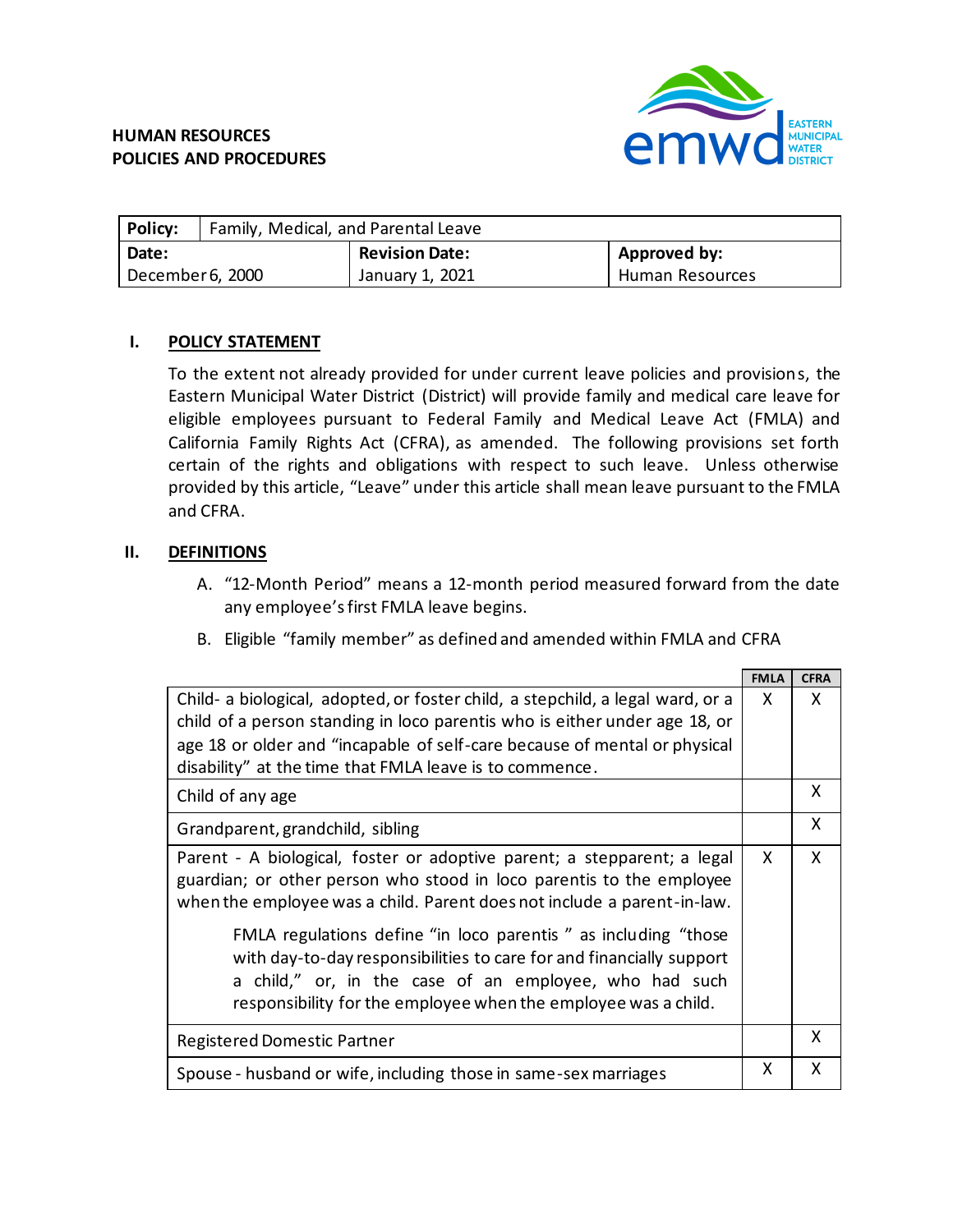- C. "Serious health condition" means an illness, injury impairment, or physical or mental condition that involves:
	- I. Inpatient Care (i.e., formally admitted to a health care facility with the expectation of an overnight stay) in a hospital, hospice, or residential medical care facility, including any period of incapacity (i.e., inability to work, or perform other regular daily activities due to the serious health condition treatment involved, or recovery therefrom); or any subsequent treatment in connection with such inpatient care; or
	- II. Continuing treatment by a health care provider; A serious health condition involving continuing treatment by a health care provider includes any one or more of the following:
		- a. A period of incapacity (i.e., inability to work, attend school or perform other regular daily activities due to the serious health condition, treatment or recovery) of more than three consecutive calendar days, and any subsequent treatment or period of incapacity relating to the same condition, that also involves:
		- b. Treatment two or more times by a health care provider, by a nurse or physician's assistant under direct supervision of a health care provider, or by a provider of health care services (e.g., a physical therapist) under orders of, or on referral by, a health care provider; or
		- c. Treatment by a health care provider on at least one occasion which results in a regimen of continuing treatment under the supervision of the health care provider. This includes for example, a course of prescription medication or therapy requiring special equipment to resolve or alleviate the health condition. If the medication is over the counter, and can be initiated without a visit to a health care provider, it is not, by itself, sufficient to constitute a regimen of continuing treatment.
		- d. Any period of incapacity due to pregnancy or for prenatal care. (The right to take Family & Medical Care Leave is separate from the right to take pregnancy disability leave. State law allows an employee to take up to four months of pregnancy disability leave. If an employee exhausts her pregnancy disability leave prior to the birth of the child, and her physician certifies that continued leave is medically necessary, the employee may use Family & Medical Care Leave prior to the birth of the child. The maximum possible combined leave for pregnancy disability/CFRA/FMLA is four months and 12 workweeks). This entitles the employee to FMLA leave, but not CFRA leave.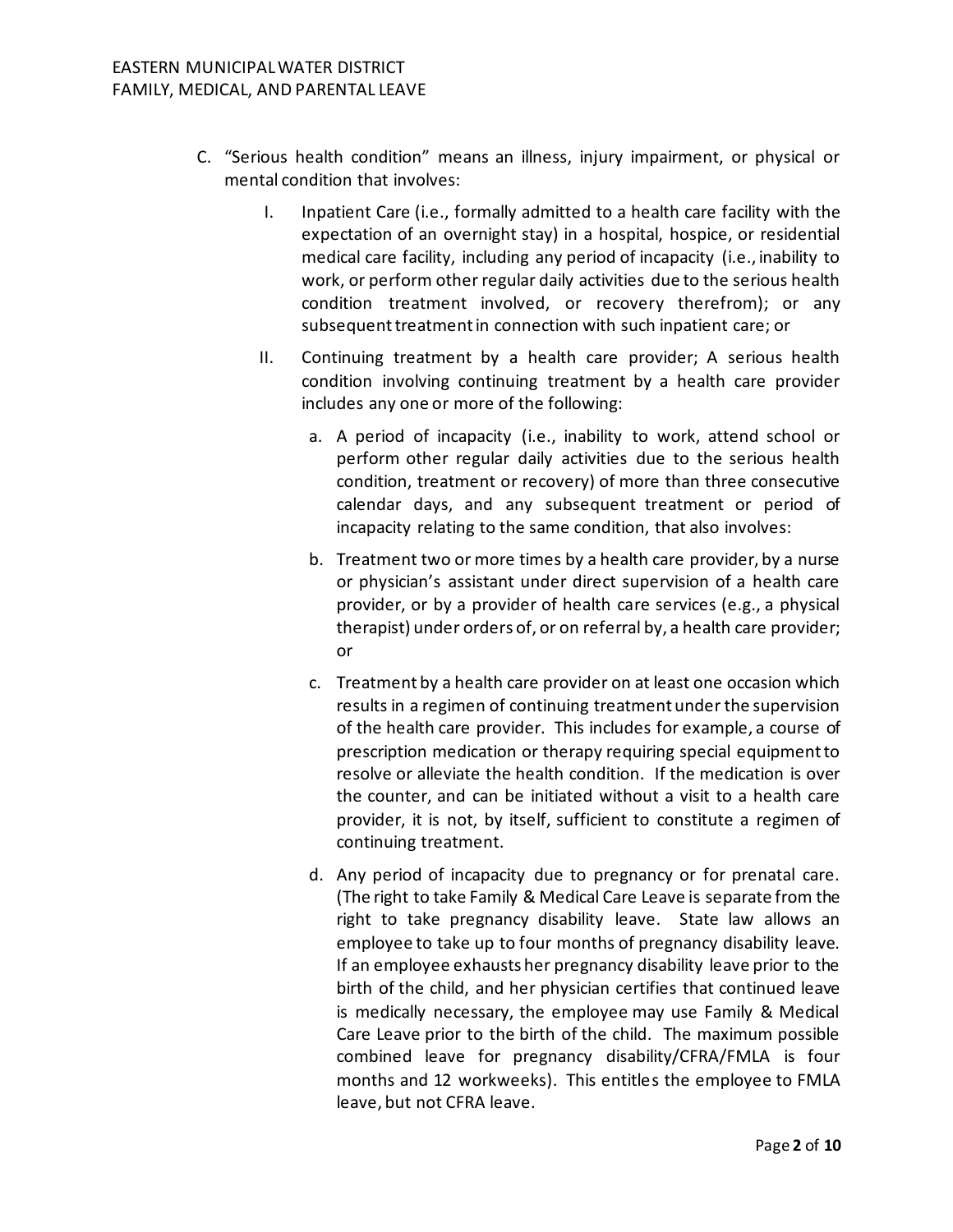- e. Any period of incapacity or treatment for such incapacity due to a chronic serious health condition. A chronic serious health condition is one which:
	- i. Requires periodic visits for treatment by a health care provider, or by a nurse or physician's assistant under direct supervision of a health care provider;
	- ii. Continues over an extended period of time (including recurring episodes of a single underlying condition); and
	- iii. May cause episodic rather than a continuing period of incapacity (e.g., asthma, diabetes, epilepsy, etc.). Absence for such incapacity qualify for leave even if the absence lasts less than one day.
- f. A period of incapacity which is permanent or long-term due to a condition for which treatment may not be effective. The employee or family member must be under the continuing supervision of, but need not be receiving active treatment by a health care provider. Examples include Alzheimer's disease, a severe stroke or the terminal stages of a disease.
- g. Any period of absence to receive multiple treatments (including any period of recovery therefrom ) by a health care provider or by a provider of health care services under orders of, or on referral by, a health care provider, either for restorative surgery after an accident or other injury, or for a condition that would likely result in a period of incapacity of more than three consecutive calendar days in the absence of medical intervention or treatment, such as cancer (chemotherapy, radiation, etc.), severe arthritis (physical therapy) or, kidney disease (dialysis).
- D. "Health Care Provider" means:
	- 1. A doctor of medicine or osteopathy who is authorized to practice medicine or surgery (as appropriate) by the state in which the doctor practices; or
	- 2. Any other person determined by the U.S. Secretary of Labor to be capable of providing health care services.
	- 3. Others "capable of providing health care services" as determined by the U.S. Secretary of Labor include only:
		- a. Podiatrists, dentists, clinical psychologist, optometrists, and chiropractors (limited to treatment consisting of manual manipulation of the spine to correct a subluxation as demonstrated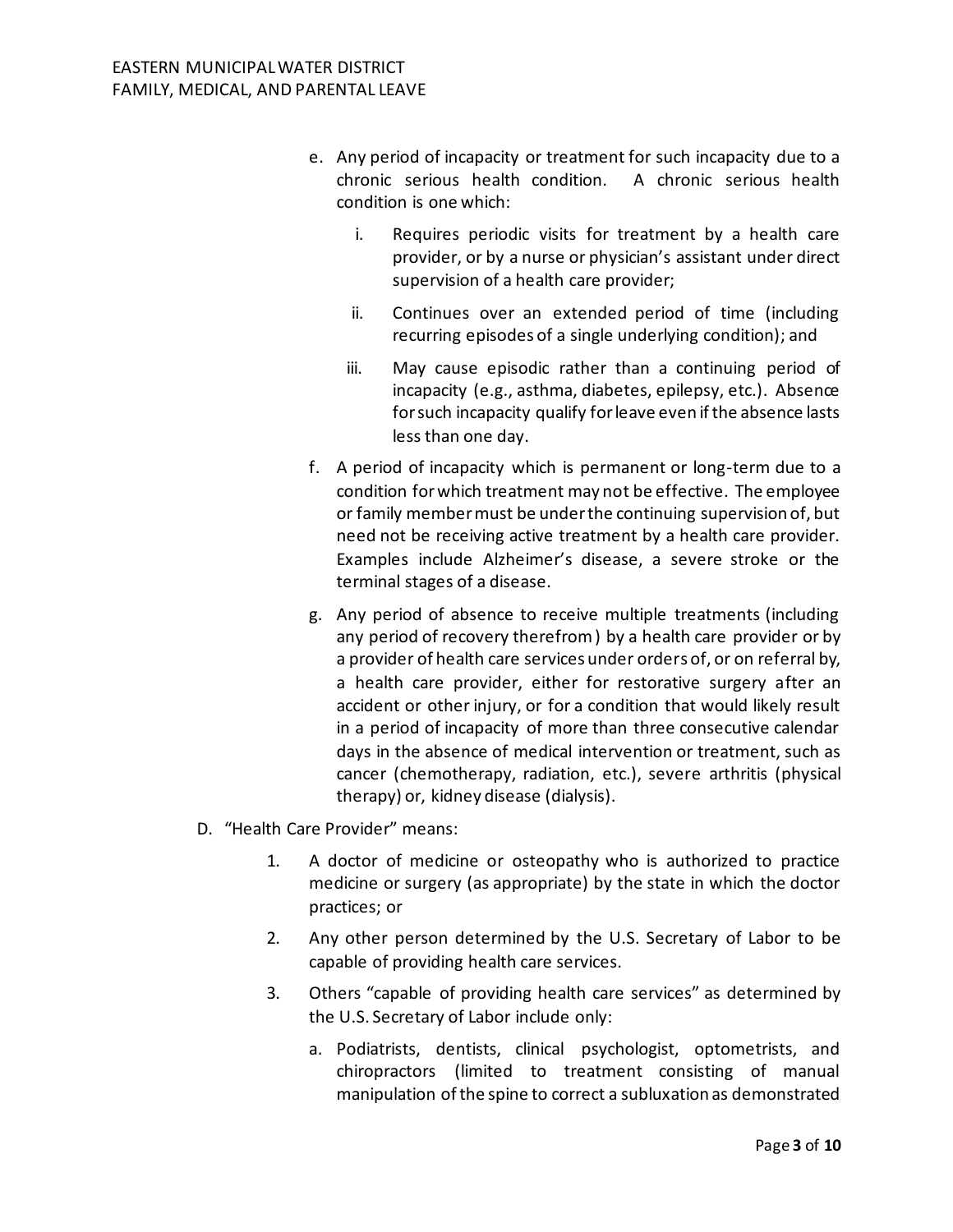by X-ray to exist) authorized to practice in the state and performing within the scope of their practice as defined under state law;

- b. Nurse practitioners, nurse-midwives and clinical social workers who are authorized to practice under state law and who are performing within the scope of their practice as defined under state law;
- c. Christian Science practitioners listed with the First Church of Christ, Scientist in Boston, Massachusetts. Where an employee or family member is receiving treatment from a Christian Science practitioner, an employee may not object to any requirement from an employer that the employee or family member submit to examination (though not treatment) to obtain a second or third certification from a health care provider other than a Christian Science practitioner except as otherwise provided under applicable state or local law or collective bargaining agreement.
- d. Any health care provider from whom an employer or the employer's group health plan's benefits manager will accept certification of the existence of a serious health condition to substantiate a claim for benefits; and
- e. A health care provider listed above who practices in a country other than the United States, who is performing within the scope of his or her practice as defined under such law and who is authorized to practice in accordance with the law of that country.
- f. The phrase "authorized to practice in the state" as used in this section means that the provider must be authorized to diagnose and treat physical or mental health conditions without supervision by a doctor or other health care provider.
- E. "Qualifying Exigency" means a need to take military family leave arising out of the fact that the eligible servicemember is on active duty (or has been notified of an impending call or order to active duty) in the Armed Forces in support of a contingency operation. This is intended to assist families with non-medical needs such as:
	- 1. Short-notice deployment
	- 2. Military events and related activities (before or during deployment)
	- 3. Childcare and school activities (e.g., arrange for alternate childcare)
	- 4. Financial and legal arrangements
	- 5. Counseling (non-medical for oneself, the service member, or child)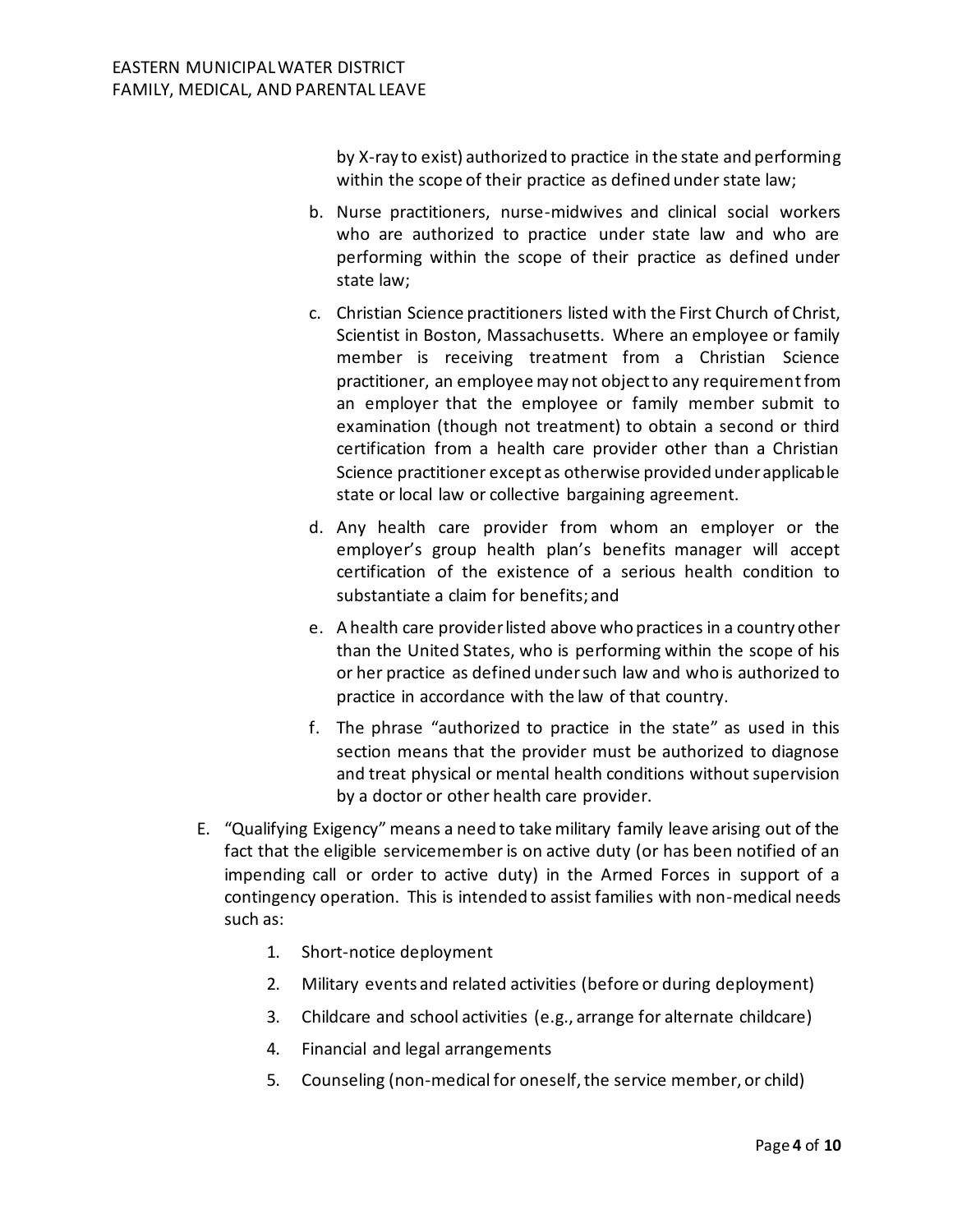- 6. Rest and recuperation (up to 5 days for each)
- 7. Post-deployment activities (ceremonies or briefings)
- 8. Additional activities agreed to by the employer and employee

## **III. TYPES OF LEAVES COVERED UNDER FMLA/CFRA**

|                                                                                                                                                                                                                                                                                                                                                                                                                                                                             | <b>FMLA</b>  | <b>CFRA</b> |
|-----------------------------------------------------------------------------------------------------------------------------------------------------------------------------------------------------------------------------------------------------------------------------------------------------------------------------------------------------------------------------------------------------------------------------------------------------------------------------|--------------|-------------|
| Employee's own serious health condition that makes the employee<br>unable to perform the functions of their position                                                                                                                                                                                                                                                                                                                                                        |              | X           |
| Qualifying exigency relating to close family member's military<br>service                                                                                                                                                                                                                                                                                                                                                                                                   |              |             |
| Up to 26 weeks per 12-month period to care for an ill or injured<br>servicemember                                                                                                                                                                                                                                                                                                                                                                                           | X            |             |
| Pregnancy-related disability                                                                                                                                                                                                                                                                                                                                                                                                                                                |              |             |
| Bonding with a newborn, and adopted child or a child placed in<br>foster care with an employee                                                                                                                                                                                                                                                                                                                                                                              |              | X.          |
| Caring for an eligible family member, as defined, with a serious<br>health condition (Note: An employee who is temporarily free from<br>providing care for a child, parent or a spouse as authorized for a<br>period long enough to permit him to perform his District duties for<br>four or more hours during any day or days during his term of Family<br>& Medical Care Leave must perform such District duties in order to<br>continue to be protected by FMLA or CFRA) | $\mathsf{x}$ | X           |
| Caring for a registered domestic partner with a serious health<br>condition                                                                                                                                                                                                                                                                                                                                                                                                 |              | X           |

## **IV. EMPLOYEES ELIGIBLE FOR LEAVE**

An employee is eligible for leave if the employee:

- A. Has been employed for at least 12 months; and
- B. Has been employed for at least 1,250 hours during the 12-month period immediately preceding the commencement of the leave.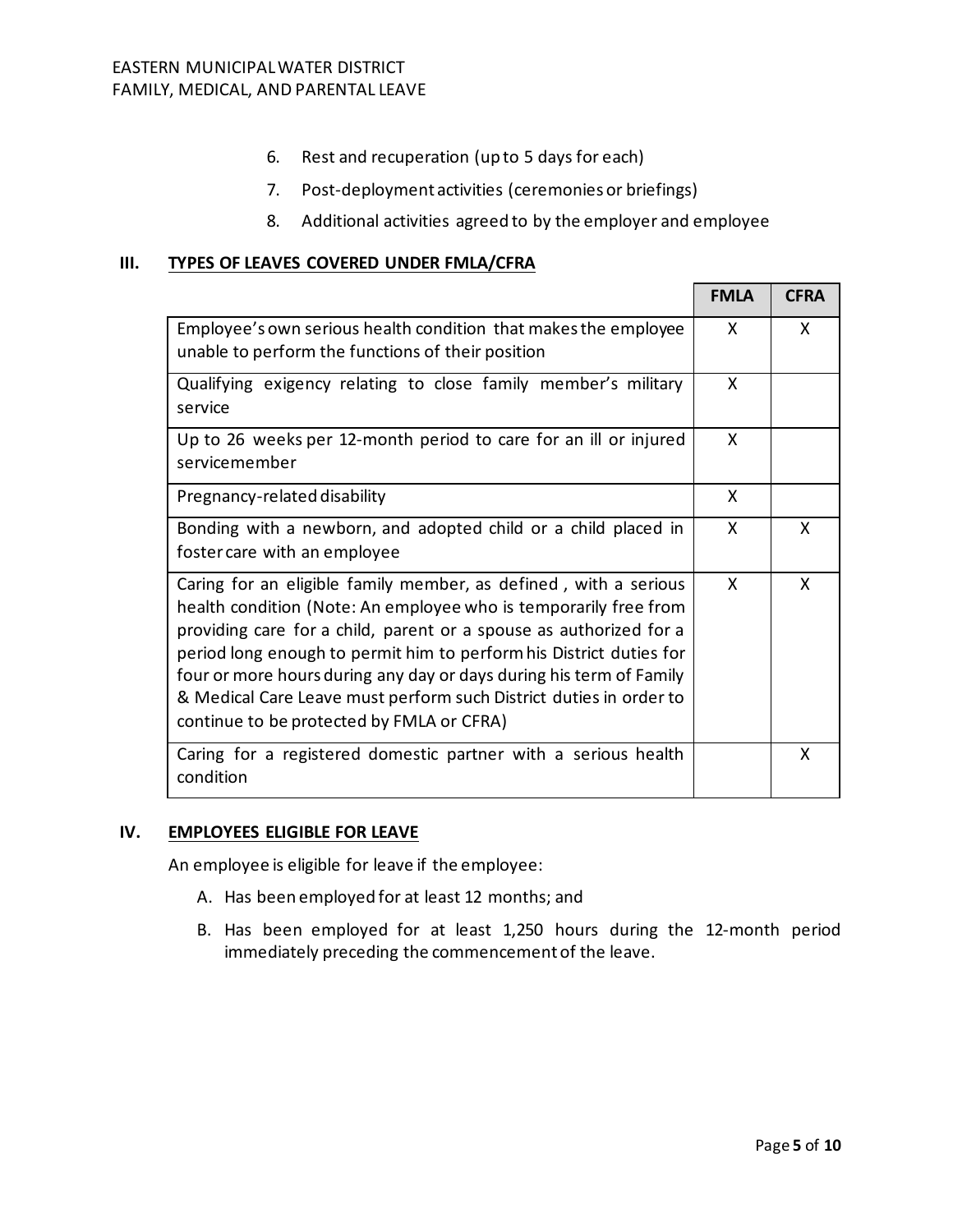# **V. AMOUNT OF LEAVE**

Eligible employees are entitled to a total of 12 workweeks of family medical leave during any 12-month period, and are entitled to military family leave which, when combined with other FMLA-qualifying leave, may not exceed 26 weeks during a 12-month period.

A. Minimum Duration of Leave

If leave is requested for the birth, adoption or foster care placement of a child of the employee, leave must be concluded within one year of the birth or placement of the child. In addition, unless otherwise approved by the employee's department head, the basic minimum duration of such leave is two weeks. However, an employee is entitled to leave for one of these purposes (e.g., bonding with a newborn) for at least one day, but less than two weeks duration on any two occasions.

If leave is requested to care for a child, parent spouse, domestic partner or the employee him/herself with a serious health condition, there is no minimum amount of leave that must be taken. However, the notice and medical certification provisions of this policy must be complied with.

B. Parents Both Employed by the District

Under FMLA, in any case in which spouses are both employed by the District are entitled to leave, the aggregate number of workweeks of leave to which both may be entitled may be limited to 12 workweeks during any 12-month period if leave is taken for the birth or placement for adoption or foster care of the employees' child (e.g., bonding leave). This limitation does not apply to any other type of leave under this policy.

# **VI. EMPLOYEE BENEFITS WHILE ON LEAVE**

Leave under this policy is unpaid. While on leave, employees will continue to be covered by the District's group health insurance to the same extent that coverage is provided while the employee is on the job. Employees are responsible for benefit premiums on the same basis as employees not on leave. Employees will not continue to be covered under non-health related insurance plans (e.g., life insurance) or Paid Time Off (PTO) accruals when the employee is off payroll for more than two consecutive weeks.

Employees may make the appropriate contributions for continued coverage under the preceding non-health benefit plans by payroll deductions or direct payments made to these plans. Depending on the particular plan, the District will inform you whether the premiums should be paid to the carrier or to the District. Your coverage on a particular plan may be dropped if you are more than 30 days late in making a premium payment. However, you will receive a notice at least 15 days before coverage is to cease, advising you that you will be dropped if your premium payment is not paid by a certain date.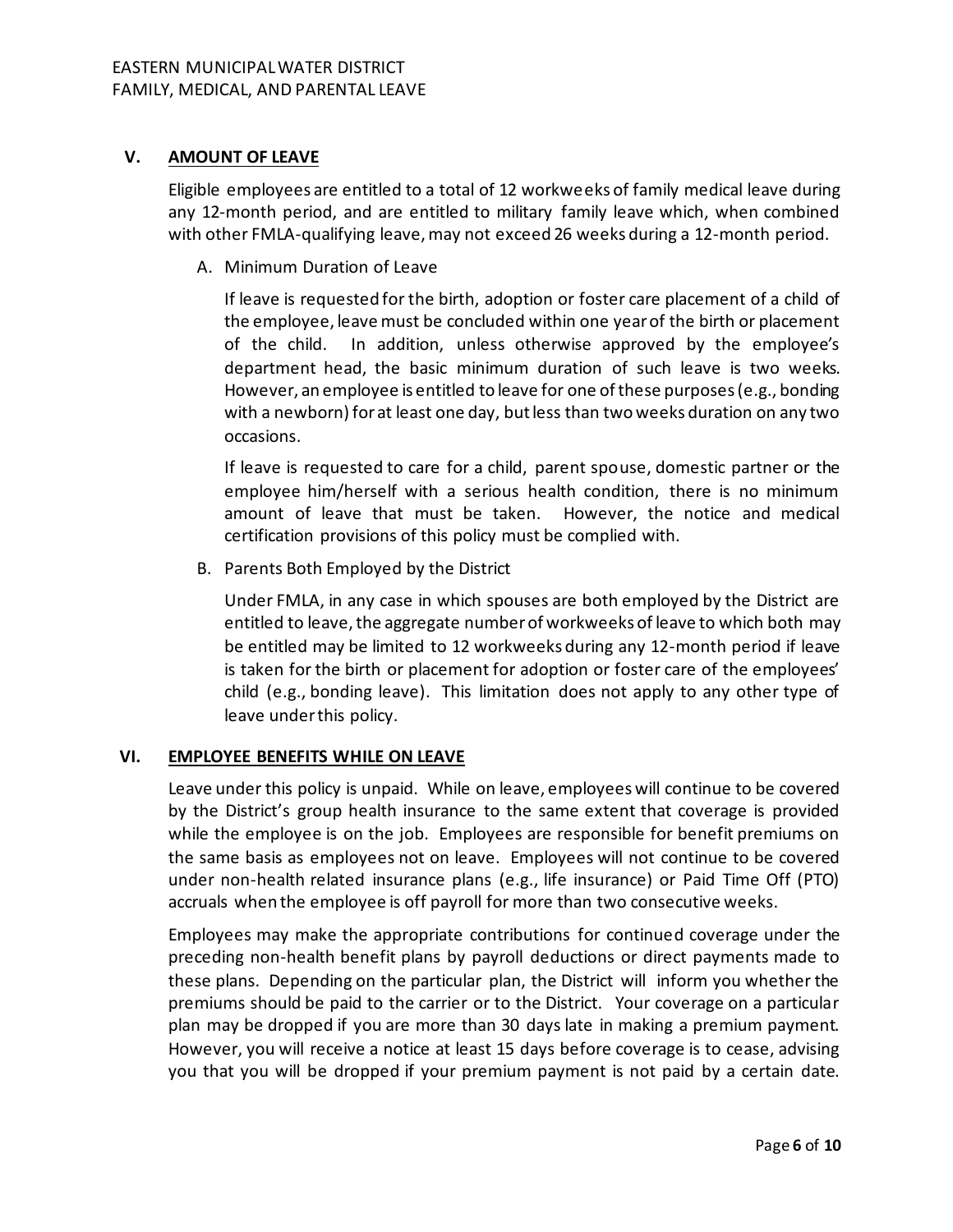Employee contribution rates are subject to any change in rates that occurs while the employee is on leave.

If an employee fails to return to work after his/her leave entitlement has been exhausted or expires, the District shall have the right to recover its share of health plan premiums for the entire leave period, unless the employee does not return because of the continuation, recurrence, or onset of a serious health condition of the employee or his/her family member which would entitle the employee to leave, or because of circumstances beyond the employee's control. The District shall have the right to recover premiums through deduction from any sums due the employee (e.g. unpaid wages, PTO pay, etc.).

## **VII. SUBSTITUTION OF PAID ACCRUED LEAVES**

While on leave under this policy, as set forth herein, an employee may elect to concurrently use paid accrued leaves. Similarly, the District may require an employee to use Family and Medical Care Leave concurrently with a non-FMLA/CFRA leave which is FMLA/CFRA-qualifying.

A. Employee Right to Use Paid Accrued Leaves Concurrently with Family Leave

At the employee's request, where an employee has earned or accrued PTO, floating holidays or compensatory time, that paid leave may be substituted for all or part of any (otherwise) unpaid leave under this policy.

B. The District's Right to Require an Employee to Exhaust FMLA/CFRA Leave Concurrently with Other Leaves.

If an employee takes a leave of absence for any reason which is FMLA/CFRA qualifying, the District may designate that non-FMLA/CFRA leave as running concurrently with the employee's 12-week FMLA/CFRA leave entitlement.

C. The District's and Employee's Rights if an Employee Requests Accrued Leave Without Mentioning Either the FMLA or CFRA.

If an employee requests to utilize accrued PTO leave or other accrued paid time off without reference to a FMLA/CFRA qualifying purpose, the District may not ask the employee if the leave is for a FMLA/CFRA qualifying purpose. However, if the District denies the employee's request and the employee provides information that the requested time off is for FMLA/CFRA qualifying purpose, the District may inquire further into the reason for the absence. If the reason is FMLA/CFRA qualifying, the District may designate that leave toward the employee's 12-week FMLA/CFRA entitlement.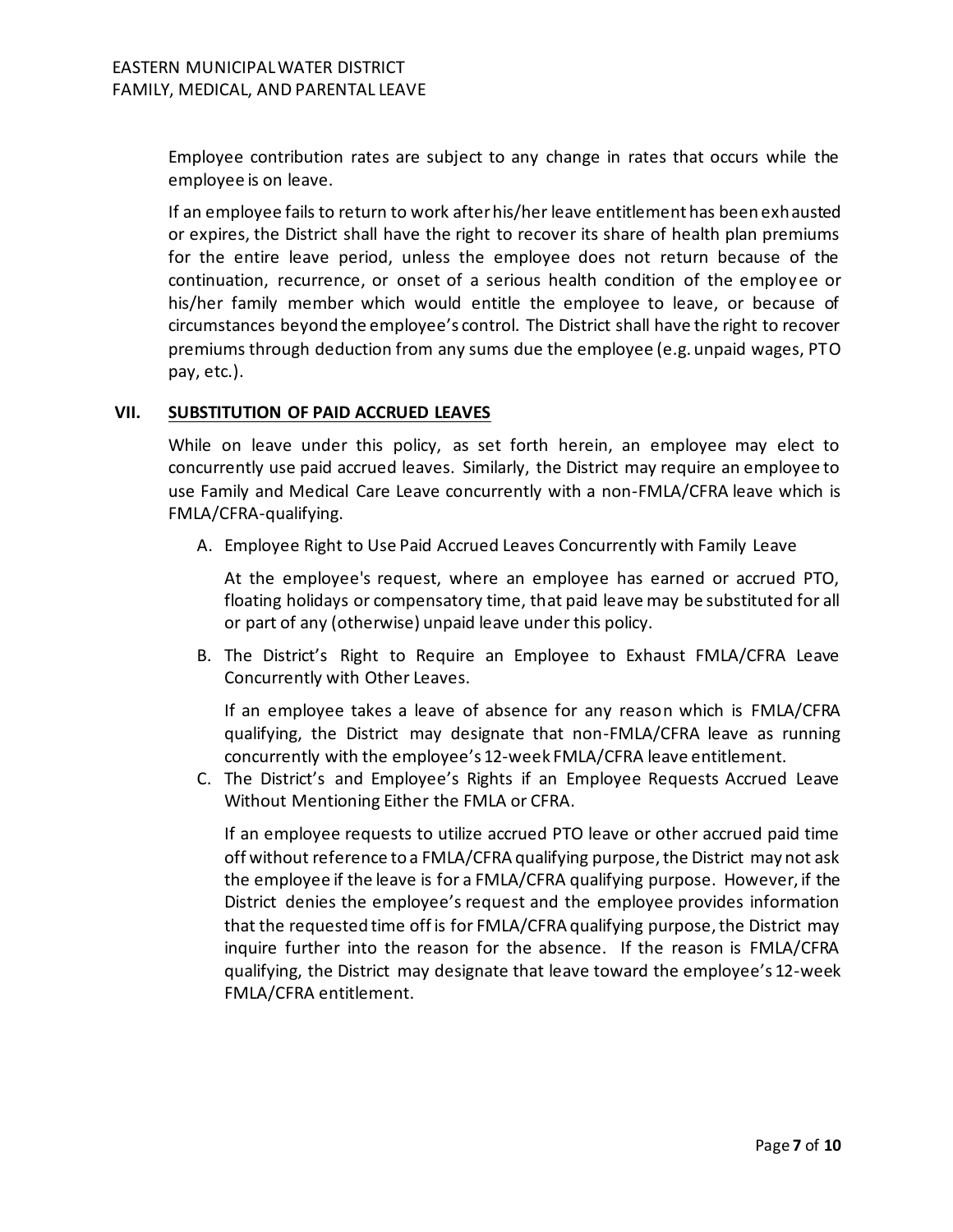#### **VIII. MEDICAL CERTIFICATION**

Employees who request leave for their own serious health condition or to care for an eligible family member who has a serious health condition, must provide written certification from the health care provider of the individual requiring care if requested by the District.

If the leave is requested because of the employee's own serious health condition, the certification must include a statement that the employee is unable to work at all or is unable to perform the essential functions of his/her position.

A. Time to Provide a Certification

When an employee's leave is foreseeable and at least 30 days' notice has been provided, if a medical certification is requested, the employee must provide it before the leave begins. When this is not possible, the employee must provide the requested certification to the District within the time frame requested by the District (which must allow at least 15 calendar days after the employer's request), unless it is not practicable under the particular circumstances to do so despite the employee's diligent, good faith efforts.

B. Consequences for Failure to Provide an Adequate or Timely Certification

If an employee provides an incomplete medical certification, the employee will be given a reasonable opportunity to cure any such deficiency.

However, if an employee fails to provide a medical certification within the time frame established by this policy, the District may delay the taking of FMLA/CFRA leave until the required certification is provided.

C. Second and Third Medical Opinions

If the District has reason to doubt the validity of a certification, the District may require a medical opinion of a second health care provider chosen and paid for by the District. If the second opinion is different from the first, the District may require the opinion of a third provider jointly approved by the District and the employee, but paid for by the District. The opinion of the third provider will be binding. An employee may request a copy of the health care provider's opinions when there is a recertification.

D. Intermittent Leave or Leave on a Reduced Leave Schedule

If an employee requests leave intermittently (a few days or hours at a time) or on a reduced leave schedule to care for an immediate family member with a serious health condition, the employee must provide medical certification that such leave is medically necessary. "Medically necessary" means there must be a medical need for the leave and that the leave can best be accomplished through an intermittent or reduced leave schedule.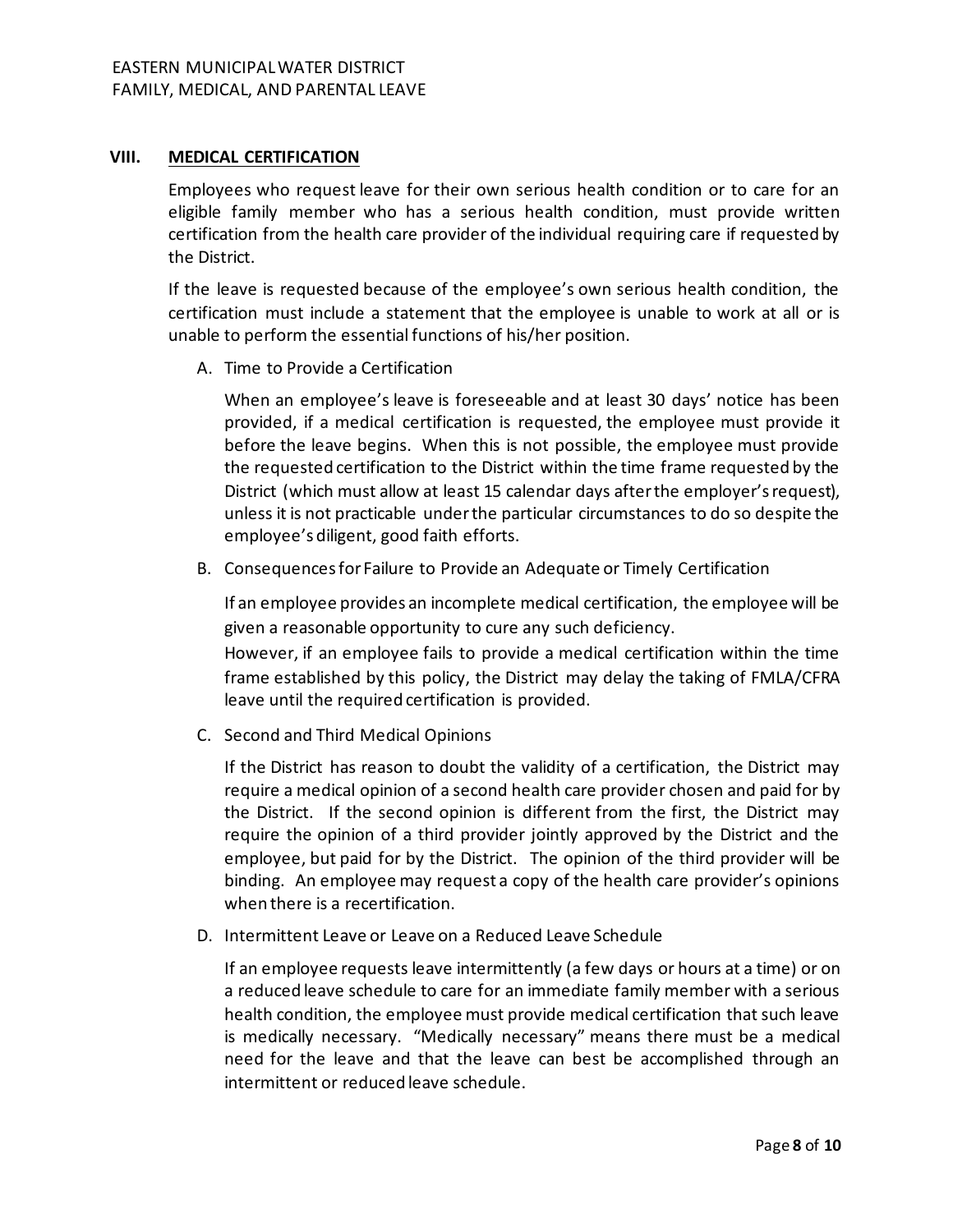E. Subsequent Medical Recertification

Generally, the District may request recertification no more often than every 6 months. If a minimum duration for leave is specified, the District may not request recertification until that time period has expired. Recertification may be requested in less than 30 days if the employee requests an extension of leave, circumstances have changed significantly from the original certification, or the employer receives information casting doubt on the employee's stated reason for the leave, such as when leave results in a pattern of absences. If an employee has a medically certified life-long condition, and the employee's attendance record is "Meets Expectations" or better with no documented attendance related disciplinary actions on file, the employee will only be requested to provide recertification every 12 months. In all cases, a subsequent medical recertification means that new FMLA medical certification form must be completed by the employee's health care provider.

## **IX. EMPLOYEE NOTICE OF LEAVE**

Although the District recognizes that emergencies arise which may require employees to request immediate leave, employees are required to give as much notice as possible of their need for leave. If leave is foreseeable, at least 30 days' notice is required. In addition, if an employee knows that he/she will need leave in the future, but does not know the exact date(s) (e.g. for the birth of a child or to take care of a newborn), the employee shall inform his/her supervisor as soon as possible that such leave will be needed. Such notice may be given orally. If the District determines that an employee's notice is inadequate or the employee knew about the requested leave in advance of the request, the District may delay the granting of the leave up to 30 days until it can, in its discretion, adequately cover the position with a substitute. Calling in "sick" without providing the reasons for the needed leave will not be considered sufficient notice for FMLA leave under this policy.

#### **X. REINSTATEMENT UPON RETURN FROM LEAVE**

A. Right to Reinstatement

Upon expiration of leave, an employee is entitled to be reinstated to the position of employment held when the leave commenced, or to an equivalent position with equivalent employment benefits, pay, and other terms and conditions of employment. Employees have no greater rights to reinstatement, benefits and other conditions of employment than if the employee had been continuously employed during the FMLA/CFRA period.

If a definite date of reinstatement has been agreed upon at the beginning of the leave, the employee will be reinstated on the date agreed upon. If the reinstatement date differs from the original agreement of the employee and